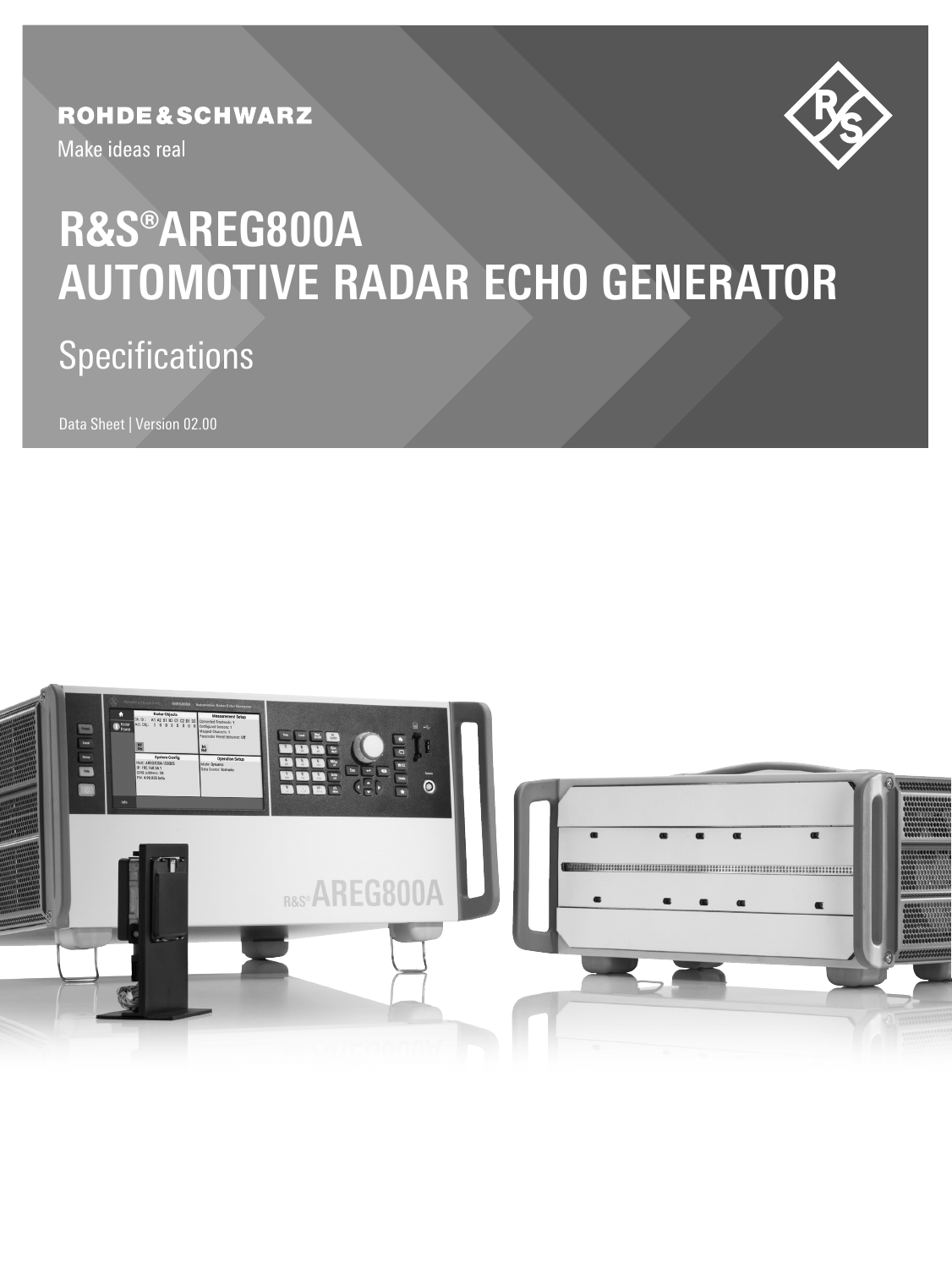### **CONTENTS**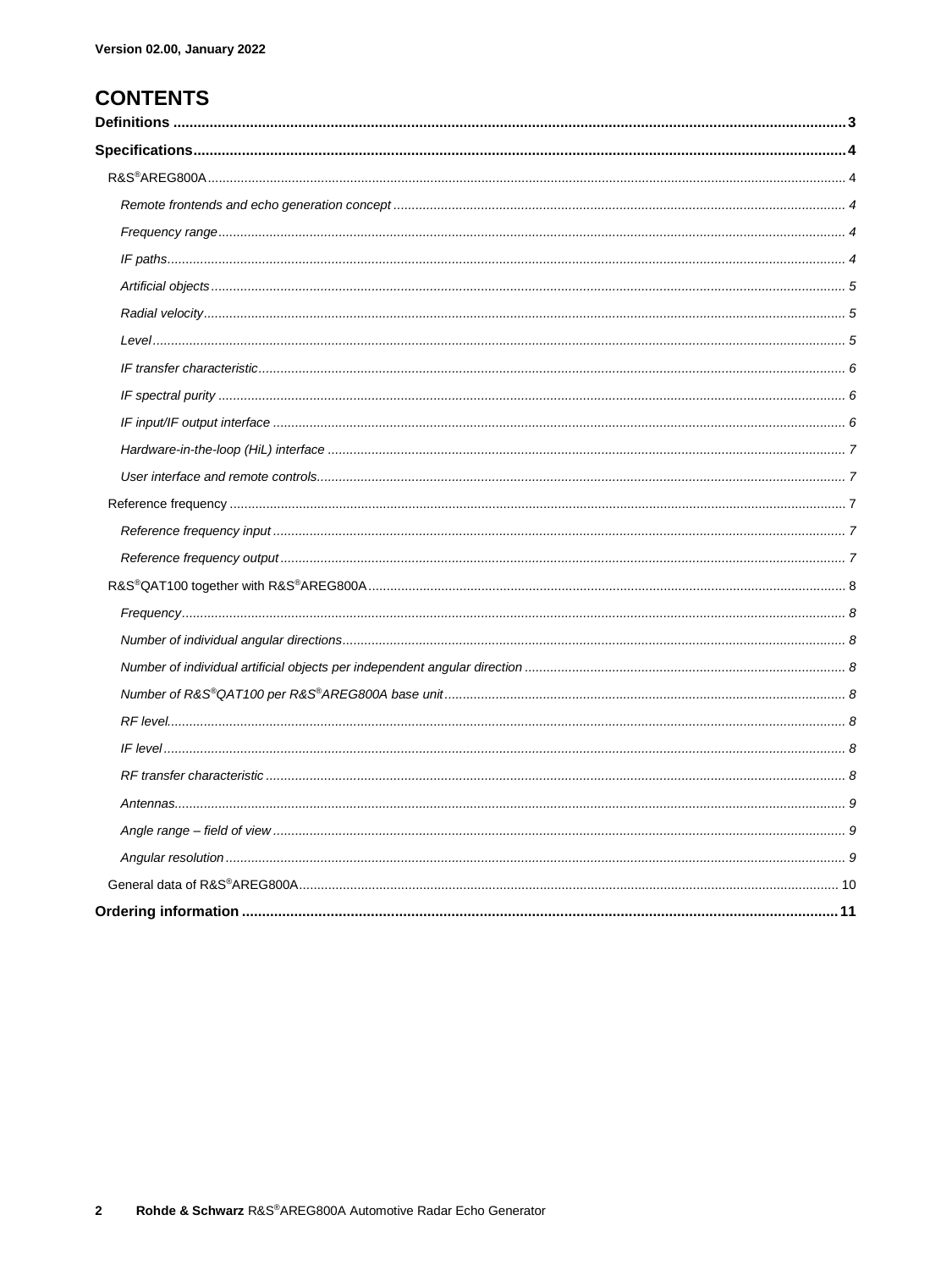# **Definitions**

#### **General**

Product data applies under the following conditions:

- Three hours storage at ambient temperature followed by 30 minutes warm-up operation
- Specified environmental conditions met
- Recommended calibration interval adhered to
- All internal automatic adjustments performed, if applicable

#### **Specifications with limits**

Represent warranted product performance by means of a range of values for the specified parameter. These specifications are marked with limiting symbols such as <, ≤, >, ≥, ±, or descriptions such as maximum, limit of, minimum. Compliance is ensured by testing or is derived from the design. Test limits are narrowed by guard bands to take into account measurement uncertainties, drift and aging, if applicable.



#### **Non-traceable specifications with limits (n. trc.)**

Represent product performance that is specified and tested as described under "Specifications with limits" above. However, product performance in this case cannot be warranted due to the lack of measuring equipment traceable to national metrology standards. In this case, measurements are referenced to standards used in the Rohde & Schwarz laboratories.

#### **Specifications without limits**

Represent warranted product performance for the specified parameter. These specifications are not specially marked and represent values with no or negligible deviations from the given value (e.g. dimensions or resolution of a setting parameter). Compliance is ensured by design.

#### **Typical data (typ.)**

Characterizes product performance by means of representative information for the given parameter. When marked with <, > or as a range, it represents the performance met by approximately 80 % of the instruments at production time. Otherwise, it represents the mean value.

#### **Nominal values (nom.)**

Characterize product performance by means of a representative value for the given parameter (e.g. nominal impedance). In contrast to typical data, a statistical evaluation does not take place and the parameter is not tested during production.

#### **Measured values (meas.)**

Characterize expected product performance by means of measurement results gained from individual samples.

#### **Uncertainties**

Represent limits of measurement uncertainty for a given measurand. Uncertainty is defined with a coverage factor of 2 and has been calculated in line with the rules of the Guide to the Expression of Uncertainty in Measurement (GUM), taking into account environmental conditions, aging, wear and tear.

Device settings and GUI parameters are designated with the format "parameter: value".

Non-traceable specifications with limits, typical data as well as nominal and measured values are not warranted by Rohde & Schwarz.

In line with the 3GPP/3GPP2 standard, chip rates are specified in million chips per second (Mcps), whereas bit rates and symbol rates are specified in billion bits per second (Gbps), million bits per second (Mbps), thousand bits per second (kbps), million symbols per second (Msps) or thousand symbols per second (ksps), and sample rates are specified in million samples per second (Msample/s). Gbps, Mcps, Mbps, Msps, kbps, ksps and Msample/s are not SI units.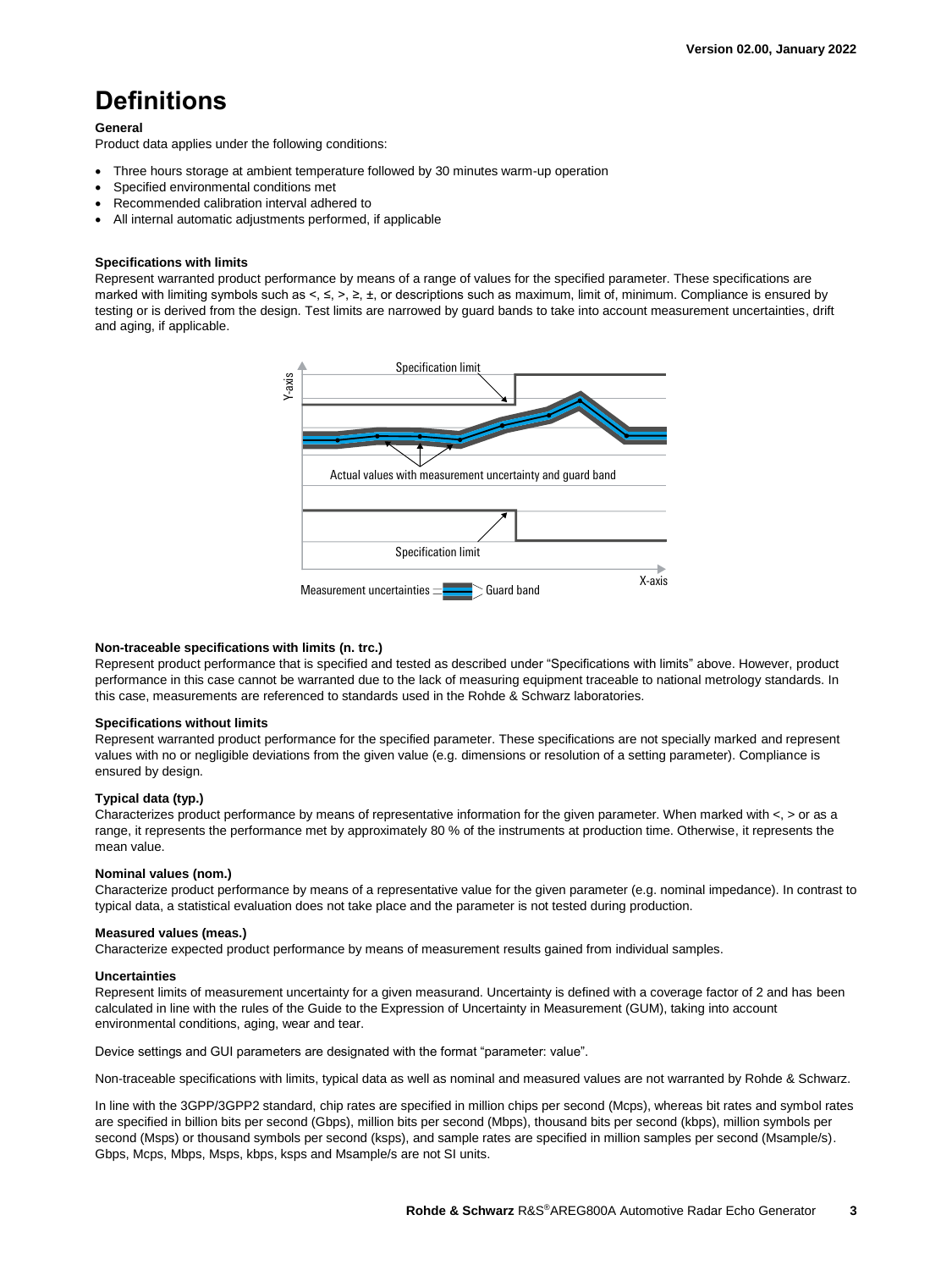# **Specifications**

### **R&S®AREG800A**

### **Remote frontends and echo generation concept**

<span id="page-3-0"></span>

| Echo generator type                                              |                                                                        | dynamic artificial object generation                               |
|------------------------------------------------------------------|------------------------------------------------------------------------|--------------------------------------------------------------------|
| Echo generation concept                                          |                                                                        | hybrid - analog stepped delay line for                             |
|                                                                  |                                                                        | short object distances $<$ 17 m; larger                            |
|                                                                  |                                                                        | distances with fully digital implementation                        |
| Supported remote frontends                                       | R&S <sup>®</sup> AREG8-24S/-24D/-77S/-77D/<br>$-81S/-81D1$             | conventional mmWave remote frontends                               |
|                                                                  | R&S <sup>®</sup> QAT100                                                | innovative R&S®QAT100 electronically<br>controllable antenna array |
| Maximum number of remote frontends per<br>R&S®AREG800A base unit | R&S <sup>®</sup> AREG8-24S/-24D/-77S/-77D/<br>$-81S/-81D$ <sup>1</sup> | up to 4 conventional mmWave frontends                              |
|                                                                  | R&S <sup>®</sup> QAT100                                                | up to 8 R&S®QAT100                                                 |

### **Frequency range**

| Instantaneous IF bandwidth          | R&S <sup>®</sup> AREG8-B9                         | 1 GHz                      |
|-------------------------------------|---------------------------------------------------|----------------------------|
|                                     |                                                   | overrange: 1.2 GHz (meas.) |
|                                     | R&S®AREG8-B9 with R&S®AREG8-K527                  | 2 GHz                      |
|                                     |                                                   | overrange: 2.2 GHz (meas.) |
|                                     | R&S®AREG8-B9 with R&S®AREG8-K527                  | 5 GHz (4 GHz in RF)        |
|                                     | and R&S®AREG8-K528 <sup>1</sup>                   |                            |
| IF frequency range for R&S®AREG800A | R&S <sup>®</sup> AREG8-B9                         | 1.1 GHz to 2.1 GHz         |
| base unit                           | R&S®AREG8-B9 with R&S®AREG8-K527                  | 0.7 GHz to 2.7 GHz         |
|                                     | R&S®AREG8-B9 with R&S®AREG8-K527                  | 0.7 GHz to 5.7 GHz         |
|                                     | and R&S®AREG8-K528 <sup>1</sup>                   |                            |
| RF frequency bands                  | with R&S®AREG8-24S/-24D 1                         | 24 GHz to 24.25 GHz        |
|                                     | with R&S <sup>®</sup> AREG8-77S/-77D <sup>1</sup> | 76 GHz to 77 GHz           |
|                                     | with R&S®AREG8-81S/-81D <sup>1</sup>              | 76 GHz to 81 GHz           |
|                                     | with R&S®QAT100                                   | 76 GHz to 81 GHz           |

### **IF paths**

| Maximum number of R&S®AREG8-B9<br>digital baseband boards |                                                 | 4 |
|-----------------------------------------------------------|-------------------------------------------------|---|
| Maximum number of R&S®AREG8-B63 <sup>1</sup>              | 1 x R&S®AREG8-B9                                |   |
| analog stepped delay lines                                | $2 \times R$ &S®AREG8-B9                        | 2 |
|                                                           | $3 \times R$ &S®AREG8-B9                        | 3 |
|                                                           | $4 \times R$ &S®AREG8-B9                        | 4 |
| Maximum number of individual IF paths                     | for $1 \times R$ & $S$ <sup>®</sup> $A$ REG8-B9 |   |
|                                                           | $1 \times R$ &S®AREG8-B9 +                      | 2 |
|                                                           | R&S®AREG8-K570                                  |   |
|                                                           | for $4 \times R$ &S®AREG8-B9                    | 4 |
|                                                           | 4 x R&S®AREG8-B9 +                              | 8 |
|                                                           | $4 \times R$ &S®AREG8-K570                      |   |
|                                                           | for 1 x R&S®AREG8-B9 with                       |   |
|                                                           | R&S®AREG8-K527 and                              |   |
|                                                           | R&S®AREG8-K528 <sup>1</sup>                     |   |
|                                                           | for $4 \times R$ &S®AREG8-B9 with               | 4 |
|                                                           | R&S®AREG8-K527 and                              |   |
|                                                           | R&S <sup>®</sup> AREG8-K528 <sup>1</sup>        |   |

 $\overline{a}$ 

<sup>&</sup>lt;sup>1</sup> Will be available soon.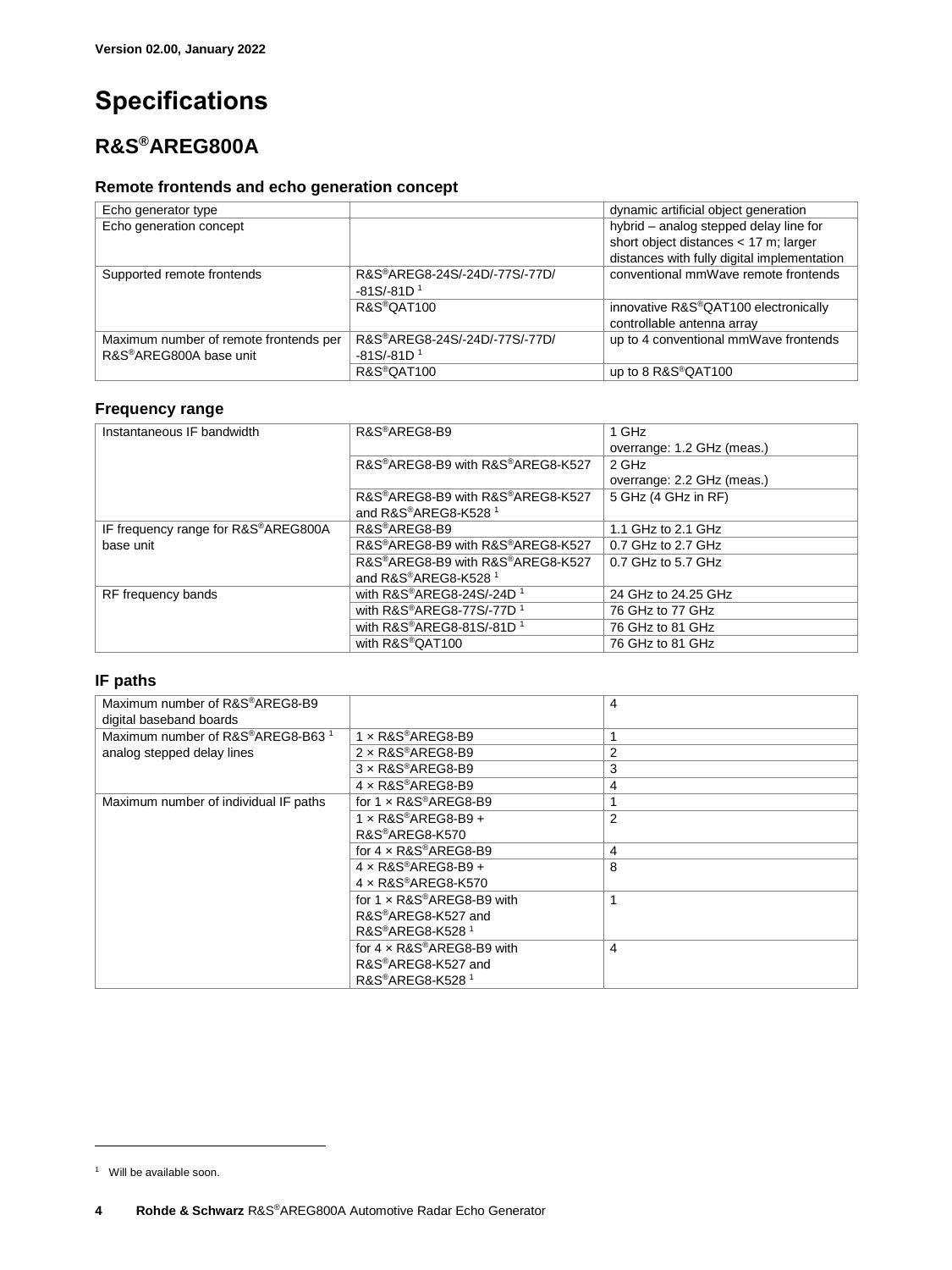### **Artificial objects**

| Object type                              |                                               | dynamic                                    |
|------------------------------------------|-----------------------------------------------|--------------------------------------------|
| Minimum artificial object distance       | R&S®AREG8-B9                                  | $<$ 17 m + air gap (meas.)                 |
|                                          | R&S®AREG-B9 with R&S®AREG-B63 1               | $<$ 4 m + air gap (meas.)                  |
| Covered distance range of artificial     | R&S®AREG8-B9                                  | $<$ 17 m to $>$ 500 m (meas.)              |
| objects                                  | R&S®AREG-B9 with R&S®AREG-B63 1               | $<$ 4 m to $>$ 500 m (meas.)               |
| Maximum number of artificial objects per | with R&S®QAT100                               |                                            |
| R&S <sup>®</sup> AREG800A                | artificial object distance <                  | up to 4 with individual azimuth, distance, |
|                                          | 4 m to 17 m + air gap $1$                     | RCS, Doppler                               |
|                                          | artificial object distance >                  | up to 8 with individual azimuth, distance, |
|                                          | $17 m + air$ gap                              | RCS, Doppler                               |
|                                          | with R&S®AREG8-24S/-24D/-77S/-77D/-81S/-81D 1 |                                            |
|                                          | artificial object distance <                  | up to 4 (1 per frontend)                   |
|                                          | 4 m to 17 m + air gap $1$                     |                                            |
|                                          | artificial object distance >                  | up to 32 (up to 8 per frontend)            |
|                                          | 17 m + air gap $1$                            |                                            |
| Object distance accuracy                 | with R&S®AREG8-B9 option                      | $±5$ cm (meas.)                            |
| Object distance step size                | with R&S®AREG8-B9 option                      | $< 2.5$ cm (nom.)                          |
| Air gap                                  | Object distances and resulting object         | recommendation: air gap should be large    |
|                                          | radar cross-sections will change              | enough to match far-field condition of     |
|                                          | according to the distance between             | radar under test                           |
|                                          | frontend reference plane and DUT.             |                                            |

### **Radial velocity**

| Individual Doppler frequency shift for each<br>artificial object |              | ves            |
|------------------------------------------------------------------|--------------|----------------|
| Velocity setting range                                           | R&S®AREG8-B9 | $\pm 500$ km/h |
| Velocity step size                                               | R&S®AREG8-B9 | $0.001$ km/h   |

### **Level**

| Dynamic RCS range for all artificial<br>objects on one IF path together    | with R&S®AREG8-24S/-24D/-77S/-77D/<br>$-81S/-81D$ <sup>1</sup> | 90dB                 |
|----------------------------------------------------------------------------|----------------------------------------------------------------|----------------------|
|                                                                            | with R&S®QAT100                                                | $>60$ dB             |
| Dynamic RCS range for multiple objects<br>per IF path                      | with R&S®AREG8-24S/-24D/-77S/-77D/<br>$-81S/-81D$ <sup>1</sup> | 60 dB                |
|                                                                            | with R&S®QAT100                                                | $\qquad \qquad$      |
| RCS control step size                                                      |                                                                | $0.5$ dB             |
| Maximum input power at RX IF in<br>connector of R&S®AREG800A base unit     |                                                                | 10 dBm (meas.)       |
| Recommended input power at RX IF in<br>connector of R&S®AREG800A base unit |                                                                | $\leq 0$ dBm (meas.) |
| Maximum output power at TX IF out<br>connector of R&S®AREG800A base unit   |                                                                | $-3$ dBm (meas.)     |
| IF attenuation accuracy of<br>R&S®AREG800A base unit                       |                                                                | $±2$ dB (meas.)      |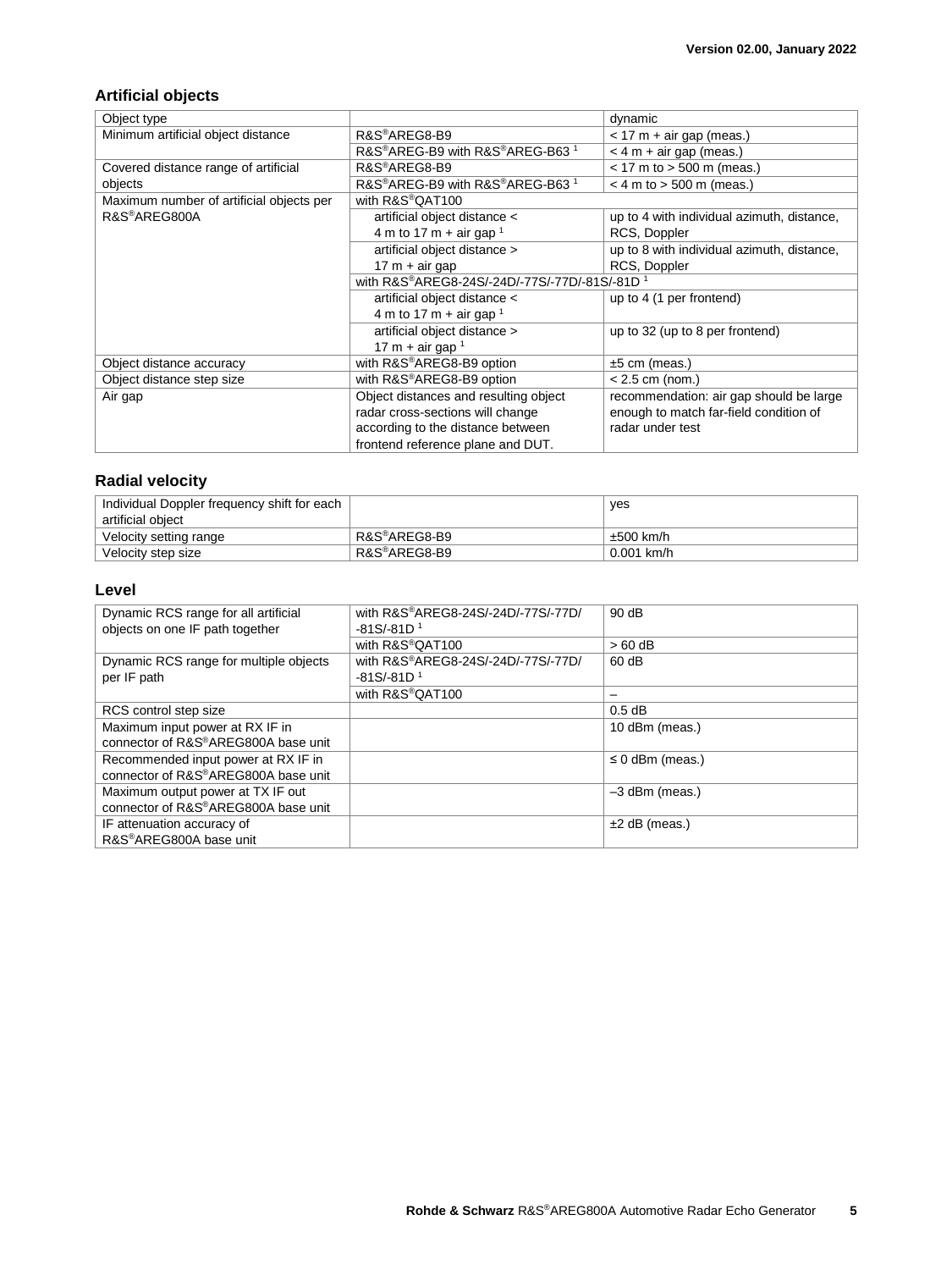### **IF transfer characteristic**

| Amplitude flatness   | measured from IF input to IF output connector at R&S®AREG800A base unit |                                            |
|----------------------|-------------------------------------------------------------------------|--------------------------------------------|
|                      | measured by vector network analyzer:                                    |                                            |
|                      | • frequency step size: 2.5 MHz                                          |                                            |
|                      | measurement bandwidth: 1 kHz                                            |                                            |
|                      | span:<br>$\bullet$                                                      |                                            |
|                      | from 1.1 GHz to 2.1 GHz for 1 GHz bandwidth                             |                                            |
|                      | from 0.6 GHz to 2.6 GHz for 2 GHz bandwidth                             |                                            |
|                      | source power: -10 dBm                                                   |                                            |
|                      | R&S®AREG8-B9                                                            |                                            |
|                      | with equalization                                                       | $\leq \pm 1$ dB in 1 GHz bandwidth (meas.) |
|                      | without equalization                                                    | $\leq$ ±3 dB in 1 GHz bandwidth (meas.)    |
|                      | R&S®AREG8-B9 with R&S®AREG8-K527                                        |                                            |
|                      | with equalization                                                       | $\leq$ ±1.5 dB in 2 GHz bandwidth (meas.)  |
|                      | without equalization                                                    | $\leq$ ±3.5 dB in 2 GHz bandwidth (meas.)  |
| Group delay flatness | R&S®AREG8-B9                                                            |                                            |
|                      | with equalization                                                       | $<$ ±0.5 ns in 1 GHz bandwidth (meas.)     |
|                      | without equalization                                                    | $\leq \pm 1$ ns in 1 GHz bandwidth (meas.) |
|                      | R&S®AREG8-B9 with R&S®AREG8-K527                                        |                                            |
|                      | with equalization                                                       | $<$ ±0.5 ns in 2 GHz bandwidth (meas.)     |
|                      | without equalization                                                    | $\leq \pm 1$ ns in 2 GHz bandwidth (meas.) |

### **IF spectral purity**

| Spurious free dynamic range<br>(spurs in frequency domain) | RX IF input to TX IF output connector at R&S®AREG800A base unit;<br>measured at -10 dBm signal level                                                                                                                                                               |                   |
|------------------------------------------------------------|--------------------------------------------------------------------------------------------------------------------------------------------------------------------------------------------------------------------------------------------------------------------|-------------------|
|                                                            | R&S®AREG8-B9                                                                                                                                                                                                                                                       | $>$ 35 dBc (typ.) |
|                                                            | R&S <sup>®</sup> AREG8-B9 with<br>R&S®AREG8-K527                                                                                                                                                                                                                   | $>$ 35 dBc (typ.) |
| Suppression of ghost objects                               | measured from IF input to IF output connector at R&S®AREG800A base unit                                                                                                                                                                                            |                   |
|                                                            | measured by vector network analyzer in time domain:<br>frequency step size: 125 kHz<br>measurement bandwidth: 100 kHz<br>span:<br>$\bullet$<br>from 1.1 GHz to 2.1 GHz for 1 GHz bandwidth<br>from 0.6 GHz to 2.6 GHz for 2 GHz bandwidth<br>source power: -10 dBm |                   |
|                                                            | R&S <sup>®</sup> AREG8-B9<br>with equalization                                                                                                                                                                                                                     | $> 50$ dBc        |
|                                                            | without equalization                                                                                                                                                                                                                                               | $> 40$ dBc        |
|                                                            | R&S®AREG8-B9 with R&S®AREG8-K527                                                                                                                                                                                                                                   |                   |
|                                                            | with equalization                                                                                                                                                                                                                                                  | $> 50$ dBc        |
|                                                            | without equalization                                                                                                                                                                                                                                               | $>$ 40 dBc        |

### **IF input/IF output interface**

| IF output port for radar signal analysis and<br><b>EIRP</b> measurements | R&S®AREG8-K740                                                      | IF output ports available on base unit |
|--------------------------------------------------------------------------|---------------------------------------------------------------------|----------------------------------------|
| IF output frequency range                                                | R&S®AREG8-B9                                                        | 1.1 GHz to 2.1 GHz                     |
|                                                                          | R&S®AREG8-B9 with R&S®AREG8-K527                                    | 0.7 GHz to 2.7 GHz                     |
|                                                                          | R&S®AREG8-B9 with R&S®AREG8-K527<br>and R&S®AREG8-K528 <sup>1</sup> | 0.7 GHz to 5.7 GHz                     |
| IF output measurement port max. output                                   | from RX IF input to AUX IF output at                                | 0 <sub>d</sub> B                       |
| level                                                                    | R&S®AREG800A base unit                                              |                                        |
| IF input port for superimposing interferers                              | R&S®AREG8-K741                                                      | IF input ports available on base unit  |
| IF input max. level                                                      | R&S <sup>®</sup> AREG8-K741                                         | 10 dBm (meas.)                         |
| IF input recommended level                                               | R&S®AREG8-K741                                                      | $-3$ dBm (meas.)                       |
| IF input frequency range                                                 | R&S®AREG8-B9                                                        | 0.7 GHz to 5.7 GHz                     |
|                                                                          | R&S®AREG8-B9 with R&S®AREG8-K527                                    | 0.7 GHz to 5.7 GHz                     |
|                                                                          | R&S®AREG8-B9 with R&S®AREG8-K527                                    | 0.7 GHz to 5.7 GHz                     |
|                                                                          | and R&S®AREG8-K528 <sup>1</sup>                                     |                                        |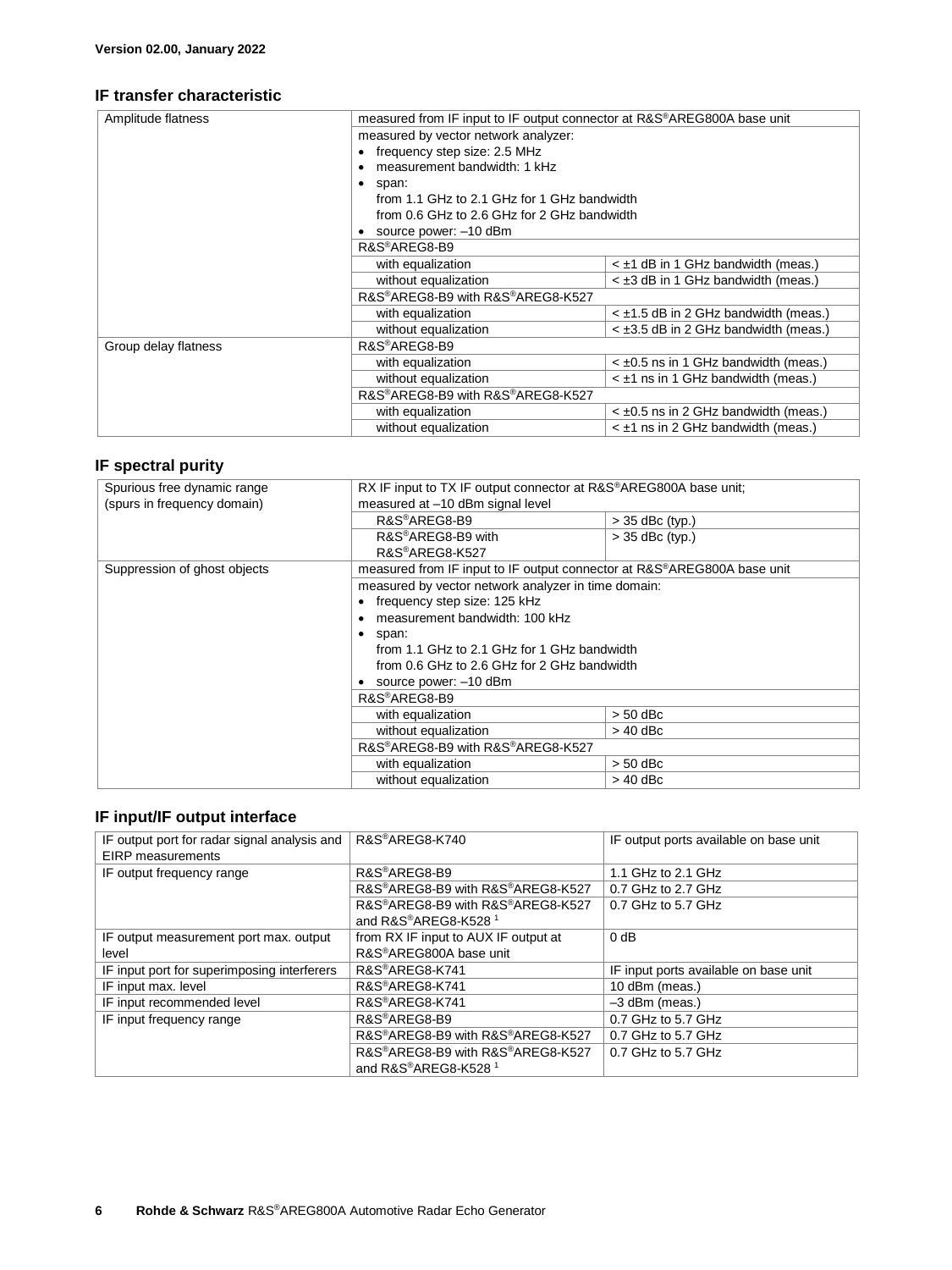### **Hardware-in-the-loop (HiL) interface**

| Dedicated HiL interface            | R&S®AREG8-K109 | HiL coprocessor                 |
|------------------------------------|----------------|---------------------------------|
| HiL interface scenario update rate | R&S®AREG8-K109 | 20 ms (meas.)                   |
| Open-standard protocol support     |                | open simulation interface (OSI) |
| Physical interfaces                |                | Ethernet/LAN                    |

### **User interface and remote controls**

| Graphical user interface with touch |                             | yes         |
|-------------------------------------|-----------------------------|-------------|
| controls                            |                             |             |
| Web interface                       |                             | ves         |
| Remote control interfaces           |                             | Ethernet    |
|                                     | R&S®AREG8-K986 <sup>1</sup> | <b>GPIB</b> |
| Remote control command set          |                             | <b>SCPI</b> |

### **Reference frequency**

### **Reference frequency input**

| Connector type    | REF IN on rear panel | <b>BNC</b> female         |
|-------------------|----------------------|---------------------------|
| Input frequency   |                      | 10 MHz                    |
| Input level range |                      | 0 dBm to $+13$ dBm        |
| Input impedance   |                      | $50$ Ω (nom.), AC-coupled |

### **Reference frequency output**

| Connector type   | REF OUT on rear panel             | <b>BNC</b> female                         |
|------------------|-----------------------------------|-------------------------------------------|
| Output frequency | square wave                       |                                           |
|                  | output with source mode: internal | 10 MHz $\pm$ 5 ppm (nom.)                 |
|                  |                                   | derived from internal oscillator          |
|                  | output with source mode: external | amplified input signal from REF IN routed |
|                  |                                   | to REF OUT                                |
| Output level     |                                   | $+10$ dBm (meas.)                         |
| Source impedance |                                   | 50 $\Omega$ (nom.), AC-coupled            |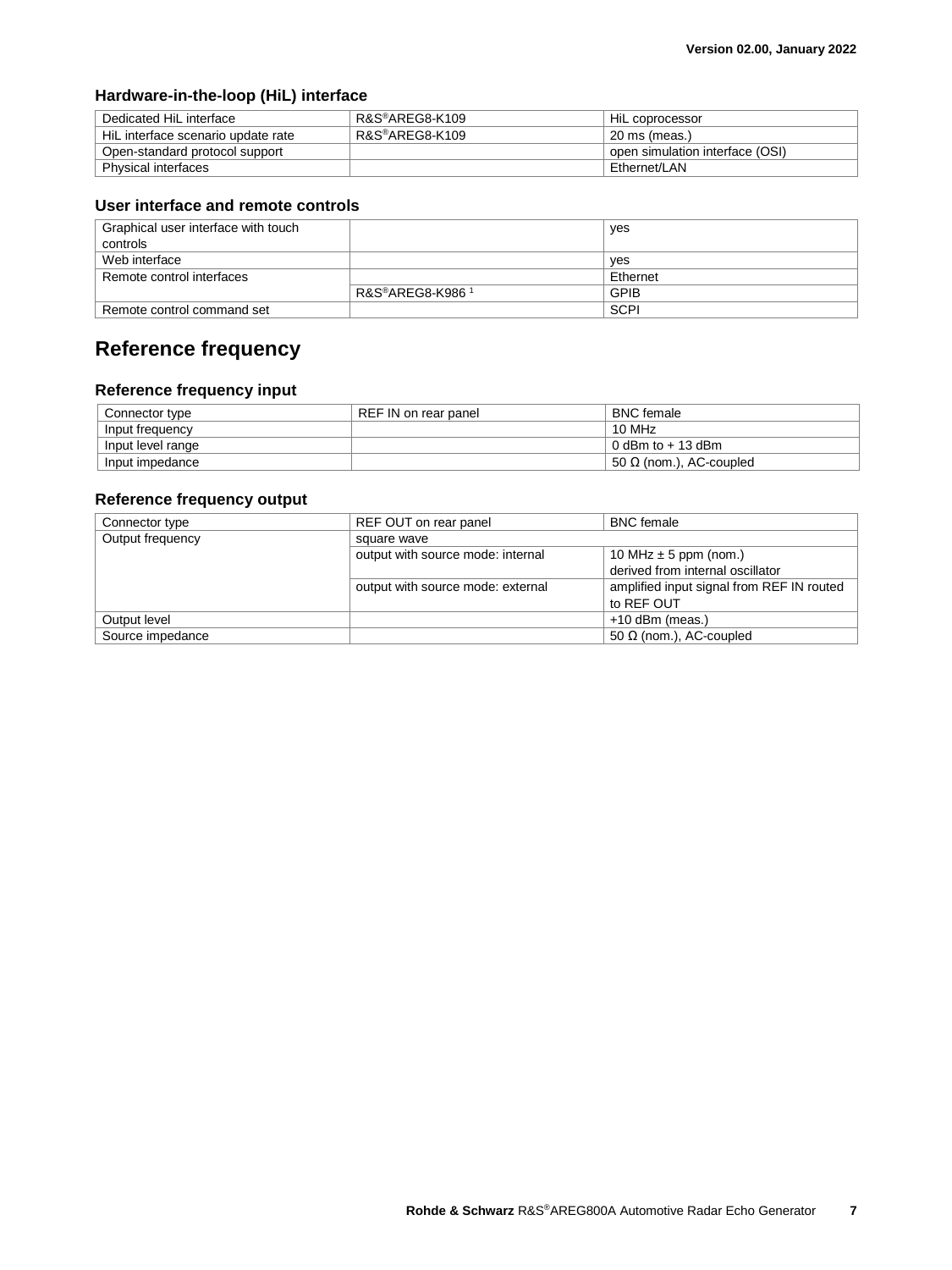### **R&S®QAT100 together with R&S®AREG800A**

### **Frequency**

### **R&S®AREG800A with R&S®QAT100**

| <b>NGO ANLOOVA WILLI NGO GATTVU</b> |                              |                                   |
|-------------------------------------|------------------------------|-----------------------------------|
| RF frequency range                  | with R&S <sup>®</sup> QAT100 | 76 GHz to 77 GHz                  |
|                                     |                              | 77 GHz to 81 GHz                  |
| RF instantaneous bandwidth          | with R&S <sup>®</sup> QAT100 | 4 GHz                             |
| Required bandwidth at R&S®AREG800A  | with R&S®QAT100              | R&S®AREG8-B9 with 1 GHz           |
|                                     |                              | instantaneous bandwidth due to    |
|                                     |                              | 4 x multiplication concept of the |
|                                     |                              | R&S®QAT100                        |

### **Number of individual angular directions**

| Number of individual angular directions | with R&S®QAT100                |  |
|-----------------------------------------|--------------------------------|--|
| (Number of supported R&S®AREG800A)      | with R&S®QAT100 and R&S®QAT-B2 |  |
| IF paths)                               | option                         |  |

### **Number of individual artificial objects per independent angular direction**

| .<br>Maxin<br>. individual .<br>artıfıcıal<br>, number<br>∸∩t<br>nu |  |
|---------------------------------------------------------------------|--|
| per R&S®AREG800 ،<br>path<br>objects                                |  |

### **Number of R&S®QAT100 per R&S®AREG800A base unit**

| Maximum number of supported | with one individual IF path per                    |  |
|-----------------------------|----------------------------------------------------|--|
| R&S®QAT100                  | $RAS^{\circledR}QAT100$ and one individual angular |  |
|                             | direction                                          |  |

### **RF level**

| Maximum ratings                  | RX power at frontend            | +60 dBm EIRP at 0.5 m distance to      |
|----------------------------------|---------------------------------|----------------------------------------|
|                                  |                                 | sensor                                 |
|                                  | TX power at frontend            | +10 dBm EIRP (at 0 dBm TX input power) |
|                                  | max. deviation                  | $±3$ dB between TX                     |
| Minimum input power              | 76.0 GHz to 77.0 GHz            | +20 dBm EIRP at 0.5 m distance to      |
|                                  |                                 | sensor                                 |
|                                  | 77.0 GHz to 81.0 GHz            | +25 dBm EIRP at 0.5 m distance to      |
|                                  |                                 | sensor                                 |
| Total RX to TX attenuation range | with R&S®AREG800A base unit and | RX antenna to TX antenna               |
|                                  | R&S®QAT100                      | (incl. antennas)                       |
|                                  |                                 | 0 dB to $-80$ dB (nom.)                |

### **IF level**

| Maximum output power at IF RX ports | R&S <sup>®</sup> QAT100 | dBm<br>(nom.) |
|-------------------------------------|-------------------------|---------------|
| Maximum input power at IF TX ports  | R&S <sup>®</sup> QAT100 | 0 dBm         |
| Minimum input power at IF TX ports  | R&S <sup>®</sup> QAT100 | –25 dBm       |

### **RF transfer characteristic**

| Amplitude flatness | with R&S <sup>®</sup> QAT100 | $\leq$ ±5 dB (R&S®QAT100 standalone) in |
|--------------------|------------------------------|-----------------------------------------|
|                    | RX<br>Santenna to TX antenna | ⋅ GHz bandwidth                         |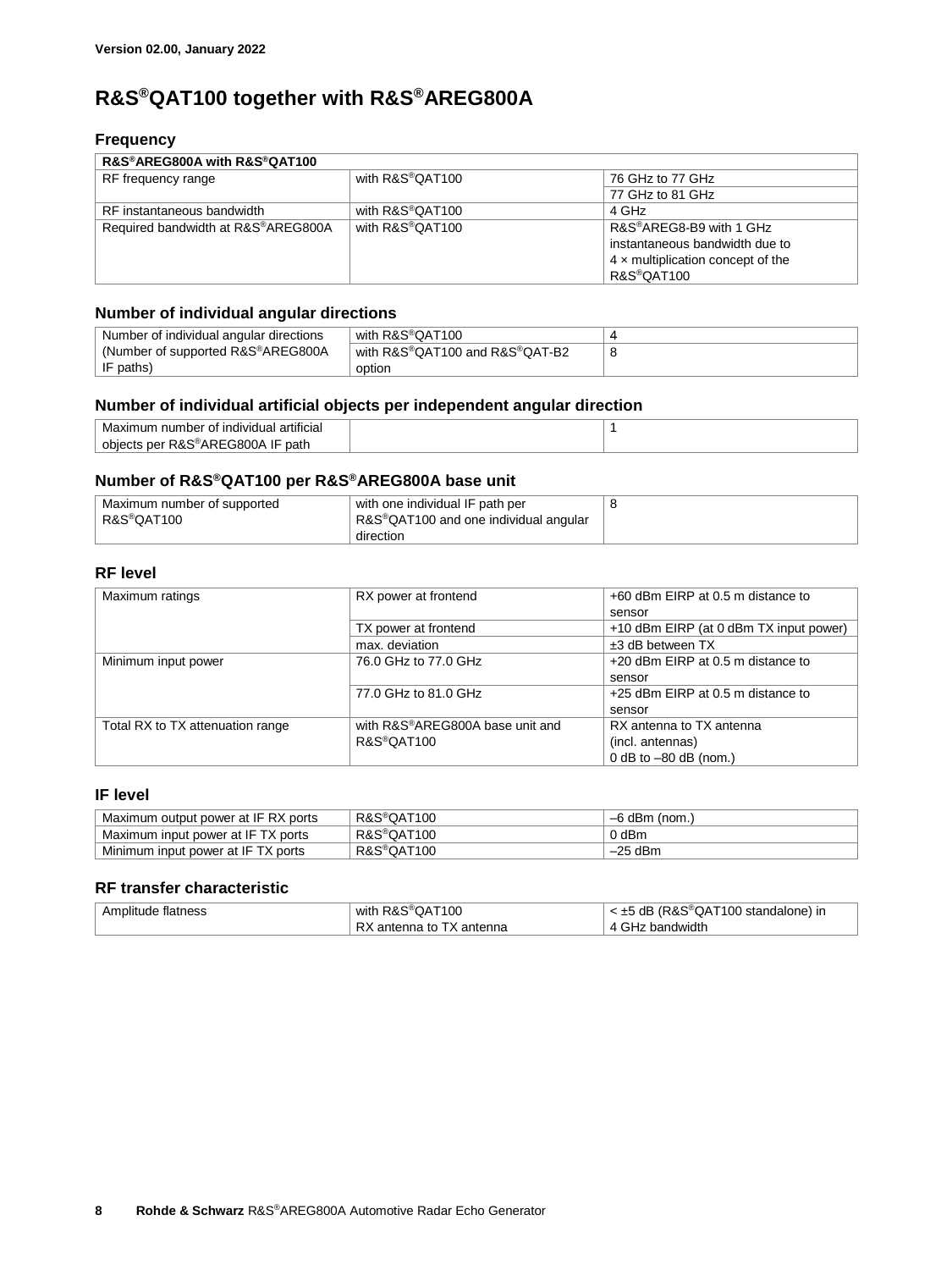### **Antennas**

| Antenna configuration | R&S <sup>®</sup> QAT100 | signal distribution:<br>one central receive antenna connected to<br>all 4 segments; 96 transmit antennas in<br>total                          |
|-----------------------|-------------------------|-----------------------------------------------------------------------------------------------------------------------------------------------|
|                       |                         | 4 individual receive antennas each<br>connected to an individual segment; up to<br>4 segments; each segments contains 24<br>transmit antennas |
|                       | with R&S®OAT-B2         | same as above; additional 4 segments;<br>up to 8 individual segments in total                                                                 |
| Antenna type and gain | R&S <sup>®</sup> QAT100 | wavequide antennas<br>6 dBi gain at 77 GHz center frequency<br>(nom.)                                                                         |
| Antenna polarization  | R&S <sup>®</sup> QAT100 | 45° linear polarization                                                                                                                       |

### **Angle range – field of view**

| Single R&S <sup>®</sup> QAT100 antenna array | air gap = $0.5$ m         | ±19° field of view of RUT covered |
|----------------------------------------------|---------------------------|-----------------------------------|
|                                              | air gap = $1.0 \text{ m}$ | ±10° field of view of RUT covered |
|                                              | air gap = $2.1 \text{ m}$ | ±5° field of view of RUT covered  |

### **Angular resolution**

| Single R&S <sup>®</sup> QAT100 antenna array | air gap = $0.5$ m       | $0.4^\circ$           |
|----------------------------------------------|-------------------------|-----------------------|
|                                              | 1.0 m<br>air gap<br>$=$ | י ה<br>v.z            |
|                                              | air gap $= 2.1$<br>m    | $\overline{A}$<br>υ., |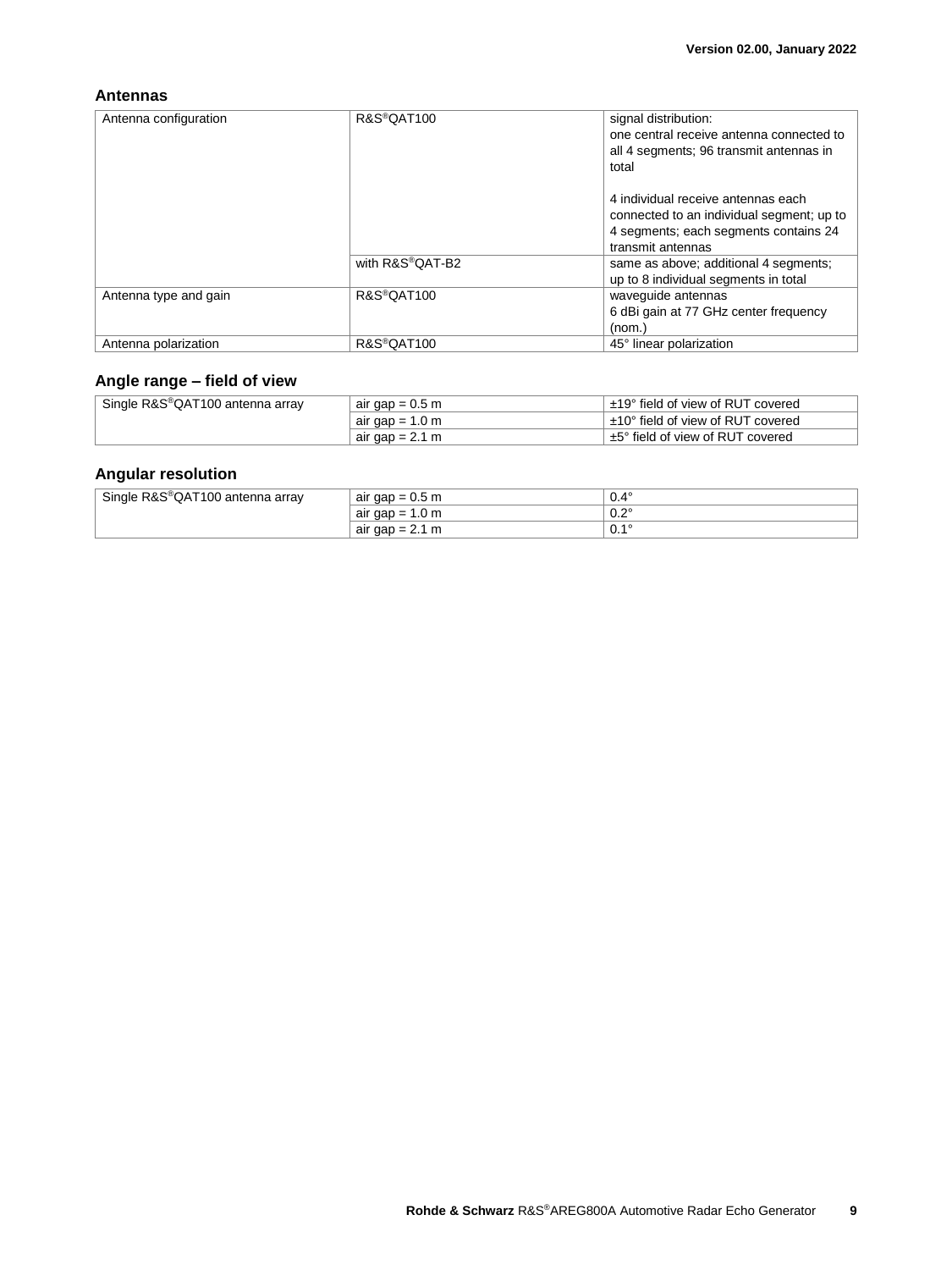### **General data of R&S®AREG800A**

| <b>Environmental conditions</b>      |                                            |                                                                     |  |
|--------------------------------------|--------------------------------------------|---------------------------------------------------------------------|--|
| Temperature                          | operating temperature range                | +15 °C to +45 °C                                                    |  |
|                                      | storage temperature range                  | $-10$ °C to +60 °C                                                  |  |
| Damp heat                            |                                            | +40 °C, 95 % rel. humidity, steady state                            |  |
|                                      |                                            | in line with EN 60068-2-78                                          |  |
| Altitude                             | operating                                  | 4600 m                                                              |  |
|                                      | transport                                  | 4600 m                                                              |  |
| <b>Mechanical resistance</b>         |                                            |                                                                     |  |
| Vibration                            | sinusoidal                                 | 5 Hz to 55 Hz, 0.15 mm amplitude const.,                            |  |
|                                      |                                            | 55 Hz to 150 Hz, 0.5 g const.,                                      |  |
|                                      |                                            | in line with EN 60068-2-6                                           |  |
|                                      | random                                     | 10 Hz to 300 Hz, acceleration 1.2 g RMS,                            |  |
|                                      |                                            | in line with EN 60068-2-64                                          |  |
| Shock                                |                                            | 40 g shock spectrum, in line with                                   |  |
|                                      |                                            | MIL-STD-810E, method 516.4,                                         |  |
|                                      |                                            | procedure I                                                         |  |
| <b>Power rating</b>                  |                                            |                                                                     |  |
| Rated voltage                        |                                            | 100 V to 240 V AC ( $\pm$ 10 %)                                     |  |
| Rated frequencies                    |                                            | 50 Hz to 60 Hz (± 5 %)                                              |  |
| Rated current                        |                                            | 5.8 A to 15 A (50 Hz to 60 Hz)                                      |  |
| Rated power                          | when fully equipped                        | < 1000 W                                                            |  |
| Power factor correction              |                                            | in line with EN 61000-3-2                                           |  |
| <b>Product conformity</b>            |                                            |                                                                     |  |
|                                      |                                            |                                                                     |  |
| Measurement environment              | for OTA testing                            | a shielded environment is required                                  |  |
| Electromagnetic compatibility        | EU: in line with EMC Directive             | applied harmonized standards:                                       |  |
|                                      | 2014/30/EU                                 | • EN 61326-1 (industrial environment)                               |  |
|                                      |                                            | EN 61326-2-1                                                        |  |
|                                      |                                            | EN 55011 (class A)                                                  |  |
|                                      |                                            | EN 61000-3-2                                                        |  |
|                                      |                                            | EN 61000-3-3                                                        |  |
| <b>Electrical safety</b>             | EU: in line with                           | applied harmonized standard:                                        |  |
|                                      | Low Voltage Directive 2014/35/EU           | EN 61010-1                                                          |  |
|                                      | <b>USA</b>                                 | UL 61010-1                                                          |  |
|                                      | Canada                                     | CAN/CSA-C22.2 No. 61010-1                                           |  |
| International safety approvals       | VDE - Association for Electrical,          | GS mark 40046635                                                    |  |
|                                      | Electronic and Information Technologies    |                                                                     |  |
|                                      | CSA - Canadian Standards Association       | CSA <sub>UL</sub> mark 70133349                                     |  |
| Dimensions (W $\times$ H $\times$ D) | base unit                                  | 462 mm × 240 mm × 504 mm                                            |  |
|                                      |                                            | $(18.15 \text{ in} \times 9.44 \text{ in} \times 19.81 \text{ in})$ |  |
|                                      | R&S®AREG8-xx frontend modules              | 120 mm x115 mm x 30 mm                                              |  |
|                                      |                                            | $(4.72 \text{ in} \times 4.53 \text{ in} \times 1.18 \text{ in}),$  |  |
|                                      |                                            | not including antennas and circulator                               |  |
| Weight                               | base unit (depends on options)             | 15 kg to 26 kg (33.07 lb to 57.32 lb)                               |  |
|                                      | R&S <sup>®</sup> AREG8-xx frontend modules | 1 kg (2 lb)                                                         |  |
| Display                              |                                            | 7" TFT color display with capacitive touch                          |  |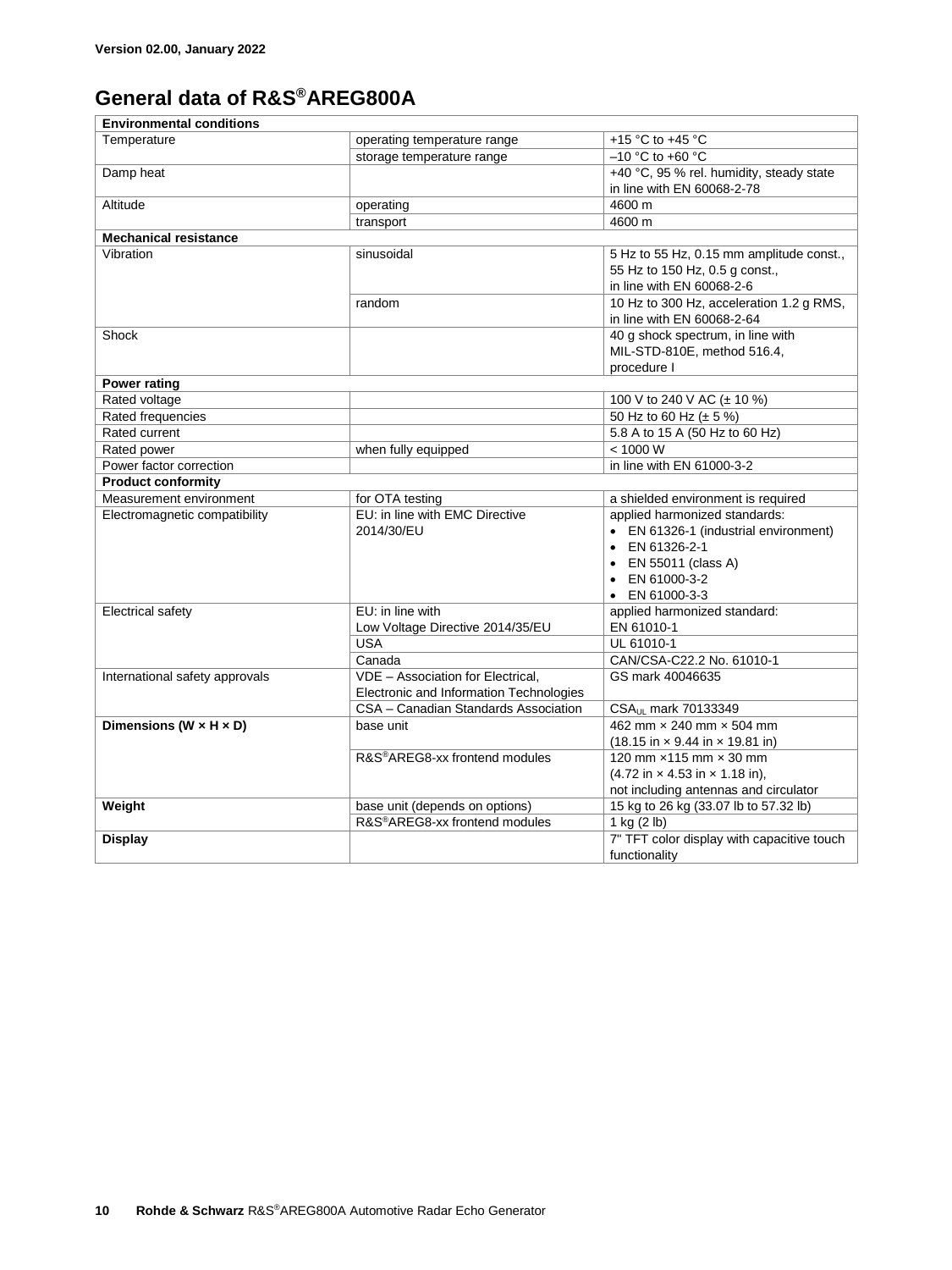# **Ordering information**

| <b>Designation</b>                                                                                                       | <b>Type</b>                 | Order No.    |  |  |
|--------------------------------------------------------------------------------------------------------------------------|-----------------------------|--------------|--|--|
| <b>Base unit</b>                                                                                                         |                             |              |  |  |
| Automotive radar echo generator                                                                                          | R&S <sup>®</sup> AREG800A   | 1437.4400.02 |  |  |
| Including power cable, quick start guide                                                                                 |                             |              |  |  |
| <b>Hardware options</b>                                                                                                  |                             |              |  |  |
| Baseband                                                                                                                 |                             |              |  |  |
| Digital baseband with 1 GHz IF bandwidth, 1 IF path, and 1 individual<br>artificial object                               | R&S®AREG8-B9                | 1437.8011.02 |  |  |
| Analog stepped delay line, for short object generation with 1 IF path and<br>1 individual artificial object <sup>1</sup> | R&S®AREG8-B63               | 1437.8205.02 |  |  |
| <b>Software options</b>                                                                                                  |                             |              |  |  |
| Bandwidth upgrade                                                                                                        |                             |              |  |  |
| Baseband extension from 1 GHz to 2 GHz IF bandwidth for 1 IF path                                                        | R&S®AREG8-K527              | 1437.9882.02 |  |  |
| Baseband extension from 2 GHz to 5 GHz IF bandwidth for 1 IF path 1 <sup>1</sup>                                         | R&S®AREG8-K528              | 1437.9799.02 |  |  |
| <b>Baseband enhancements</b>                                                                                             |                             |              |  |  |
| Activation of second IF path for one R&S®AREG8-B9 baseband with                                                          | R&S®AREG8-K570              | 1437.9899.02 |  |  |
| 1 GHz bandwidth and 1 individual object                                                                                  |                             |              |  |  |
| One additional artificial object for all IF paths                                                                        | R&S <sup>®</sup> AREG8-K812 | 1437.9853.02 |  |  |
| Extended Doppler frequency shift up to 10 MHz <sup>1</sup>                                                               | R&S <sup>®</sup> AREG8-K813 | 1437.9901.02 |  |  |
| Intermediate frequency ports and control interfaces                                                                      |                             |              |  |  |
| Analog IF output interfaces                                                                                              | R&S®AREG8-K740              | 1437.9830.02 |  |  |
| Analog IF input interface                                                                                                | R&S <sup>®</sup> AREG8-K741 | 1437.9847.02 |  |  |
| Hardware-in-the-loop control interface                                                                                   | R&S <sup>®</sup> AREG8-K109 | 1437.9860.02 |  |  |
| Synchronization interface for multiple R&S®AREG800A units <sup>1</sup>                                                   | R&S <sup>®</sup> AREG8-K549 | 1437.9876.02 |  |  |
| Remote control GPIB <sup>1</sup>                                                                                         | R&S®AREG8-K986              | 1437.9818.02 |  |  |
| <b>Remote frontends</b>                                                                                                  |                             |              |  |  |
| mmWave remote frontends                                                                                                  |                             |              |  |  |
| 24 GHz to 24.25 GHz, single antenna, 250 MHz RF bandwidth 1                                                              | R&S®AREG8-24S               | 1437.8611.02 |  |  |
| 24 GHz to 24.25 GHz, two antennas, 250 MHz RF bandwidth 1                                                                | R&S®AREG8-24D               | 1437.8640.02 |  |  |
| 76 GHz to 77 GHz, single antenna, 1 GHz RF bandwidth 1                                                                   | R&S <sup>®</sup> AREG8-77S  | 1437.8670.02 |  |  |
| 76 GHz to 77 GHz, two antennas, 1 GHz RF bandwidth 1                                                                     | R&S <sup>®</sup> AREG8-77D  | 1437.8705.02 |  |  |
| 76 GHz to 81 GHz, single antenna, 4 GHz RF bandwidth 1                                                                   | R&S®AREG8-81S               | 1437.8734.02 |  |  |
| 76 GHz to 81 GHz, two antennas, 4 GHz RF bandwidth 1                                                                     | R&S®AREG8-81D               | 1437.8763.02 |  |  |
| R&S®QAT100 advanced antenna array                                                                                        |                             |              |  |  |
| Advanced antenna array, from 76 GHz to 81 GHz                                                                            | R&S®QAT100                  | 1341.0004.02 |  |  |
| Second TX/RX antenna line, for advanced antenna array                                                                    | R&S <sup>®</sup> QAT-B2     | 1341.0162.02 |  |  |
| Shielding system, for one R&S®QAT100                                                                                     | R&S®QAT-Z50                 | 1341.0156.02 |  |  |

| Warranty                                                                   |                      |                 |  |  |
|----------------------------------------------------------------------------|----------------------|-----------------|--|--|
| Base unit and all frontends (mmWave frontends and R&S <sup>®</sup> QAT100) | 3 years              |                 |  |  |
| All other items <sup>2</sup>                                               |                      | 1 vear          |  |  |
| Service options                                                            |                      |                 |  |  |
| Extended warranty, one year                                                | R&S <sup>®</sup> WE1 | Please contact  |  |  |
| Extended warranty, two years                                               | R&S <sup>®</sup> WE2 | your local      |  |  |
| Extended warranty with calibration coverage, one year                      | R&S <sup>®</sup> CW1 | Rohde & Schwarz |  |  |
| Extended warranty with calibration coverage, two years                     | R&S <sup>®</sup> CW2 | sales office.   |  |  |

#### **Extended warranty with a term of one and two years (WE1 and WE2)**

<span id="page-10-0"></span>Repairs carried out during the contract term are free of charge <sup>3</sup>. Necessary calibration and adjustments carried out during repairs are also covered.

#### **Extended warranty with calibration coverage (CW1 and CW2)**

l

Enhance your extended warranty by adding calibration coverage at a package price. This package ensures that your Rohde & Schwarz product is regularly calibrated, inspected and maintained during the term of the contract. It includes all repairs <sup>[3](#page-10-0)</sup> and calibration at the recommended intervals as well as any calibration carried out during repairs or option upgrades.

 $2$  For options installed, the remaining base unit warranty applies if longer than 1 year. Exception: all batteries have a 1 year warranty.

<sup>&</sup>lt;sup>3</sup> Excluding defects caused by incorrect operation or handling and force majeure. Wear-and-tear parts are not included.